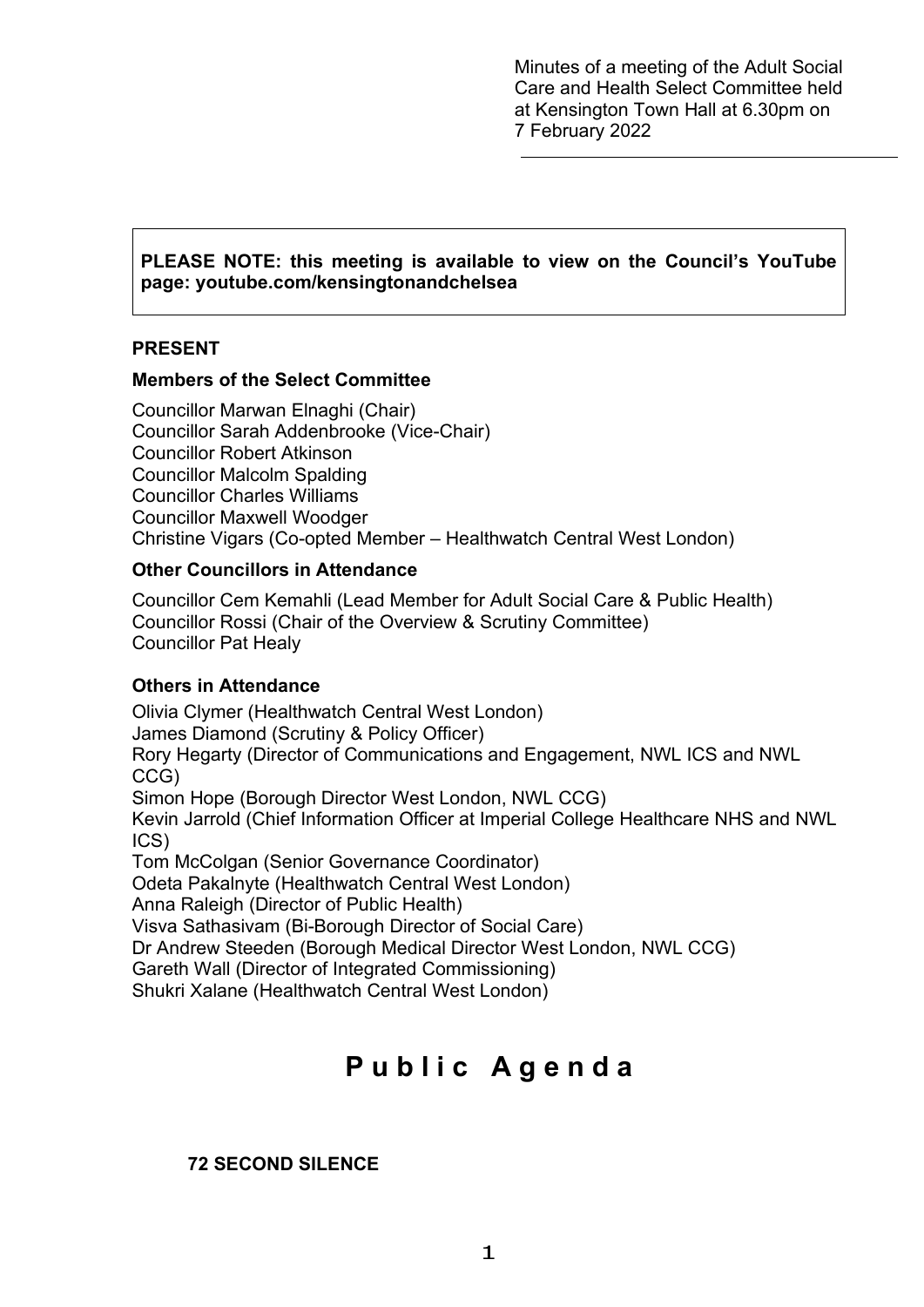The Select Committee and all others present observed 72 seconds silence to remember those who lost their lives in the Grenfell tragedy.

# **A1. APOLOGIES FOR ABSENCE**

Apologies for absence were received from Councillor Round.

## **A2. DECLARATIONS OF INTEREST**

There were no declarations of interest.

## **A3. MINUTES OF THE MEETINGS HELD ON 23 SEPTEMBER 2021 & 15 DECEMBER 2021**

Councillor Atkinson noted there were errors in the December minutes, and requested a reference to his questions on St Charles Hospice be added to the minutes. Councillor Spalding noted an error in the heading of item A3 in the September minutes. Councillor Spalding also referred to errors in items A4 and A6 in the December minutes.

The minutes as amended were agreed as a correct record.

# *Action by: Governance Services*

# **A4. HEALTHWATCH CENTRAL WEST LONDON REPORT**

The Chair welcomed Olivia Clymer (Chief Executive, Healthwatch Central West London), Shukri Xalane (Research and Project Officer, Healthwatch Central West London) and Odeta Pakalnyte (Primary Care Engagement Officer, Healthwatch Central West London) to the meeting.

They introduced the report on digital access to healthcare along with a presentation, setting out how they had engaged with communities and residents. There were three main conclusions: digital tools should not replace other methods of accessing healthcare services such as face-to face, and for there to be improved visibility and accessibility of translation services. Finally, there were concerns surrounding privacy and security when using online platforms. Residents also wanted GP clinicians to talk to the community about prevalent diseases in addition to Covid-19. Another finding of the report was that many people liked accessing healthcare digitally and it worked best when there were established relationships with GPs, as well as managing long-term medical conditions. However, digital exclusion was a key factor to be aware off when discussing access. The report made six key recommendations for health partners to consider. As part of the research and from speaking to Patient Participation Groups it was confirmed that GP surgeries were open for face-to-face appointments.

The following points were raised in discussion:

• It would be appropriate to invite the NHS digital team to a future discussion.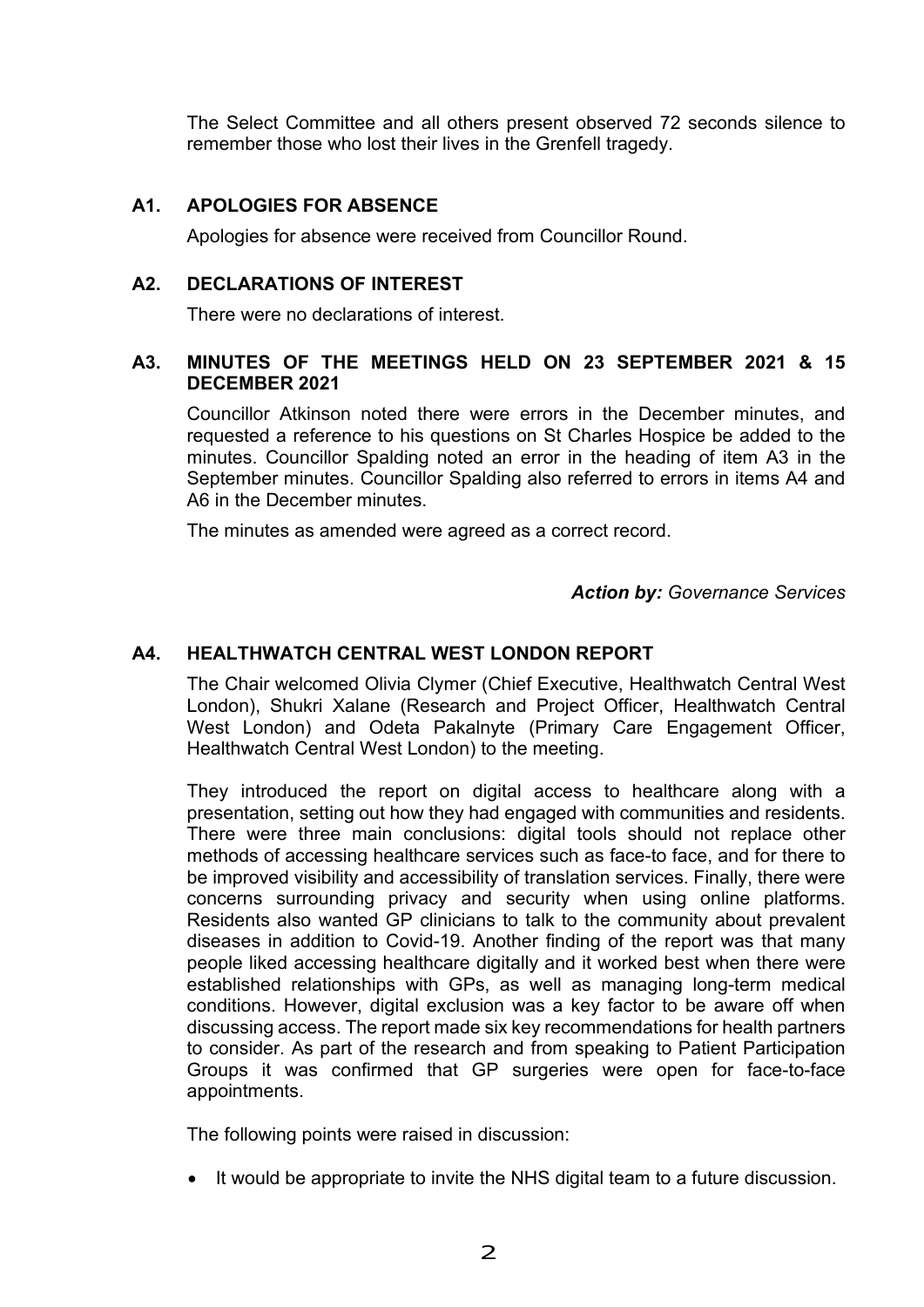- Healthwatch agreed to circulate a list of all the groups who had contributed feedback to the report.
- Healthwatch confirmed the methodology used to select participants.
- The research was qualitative rather than quantitative and involved workshops and in-depth discussions.
- It was important that GP practices considered the digital first model as many found it to be an attractive option.
- The focus of the report was to draw out key areas where challenges were prevalent.
- While many young people supported digital services, they also expressed a desire to see GPs face-to-face.
- GP practices noted they were able to see many more patients with the introduction of digital tools, but there were some issues with access. It was important to ensure face-to-face appointments were equally accessible.
- For many elderly patients who lived alone, their relationships with GPs were important to their mental wellbeing.
- Healthwatch had run several workshops to support the specification for the new e-consult software, which was being commissioned by North West London CCG.
- There were records of increased activity in primary care which could be shared with the committee, this included a reported 30% increase in contact with GPs.
- The current model of e-consult was up for review and there was a procurement process underway. There had been engagement with patients on the design of the online consultation.
- Homecare workers received digital training as part of their Skills for Care qualification. There were mechanisms in place to look at digital proposals as part of commissioning in homecare services.
- An updated report by Healthwatch could be brought back to the committee in the future.

The Chair thanked Healthwatch for their report and the North West London CCG NHS colleagues for contributing to discussions on the item.

### *Action by: Governance Services*

### **A5. RECOMMISSIONING OF HOME CARE SERVICES & MARKET MANAGEMENT**

Cllr Kemahli (Lead Member for Adult Social Care & Public Health) and Gareth Wall (Director of Integrated Commissioning) presented the report to the Committee. There was a national issue with retention of home care workers. A Care Fair was scheduled for the end of the month which sought to bring together key stakeholders. Covid-19 had a significant impact on homecare services, and it was essential to ensure residents living at home were well looked after. The Borough had an ageing population, and it was important to adequately plan for this and explore ways of making home care work in the borough more beneficial for home care workers.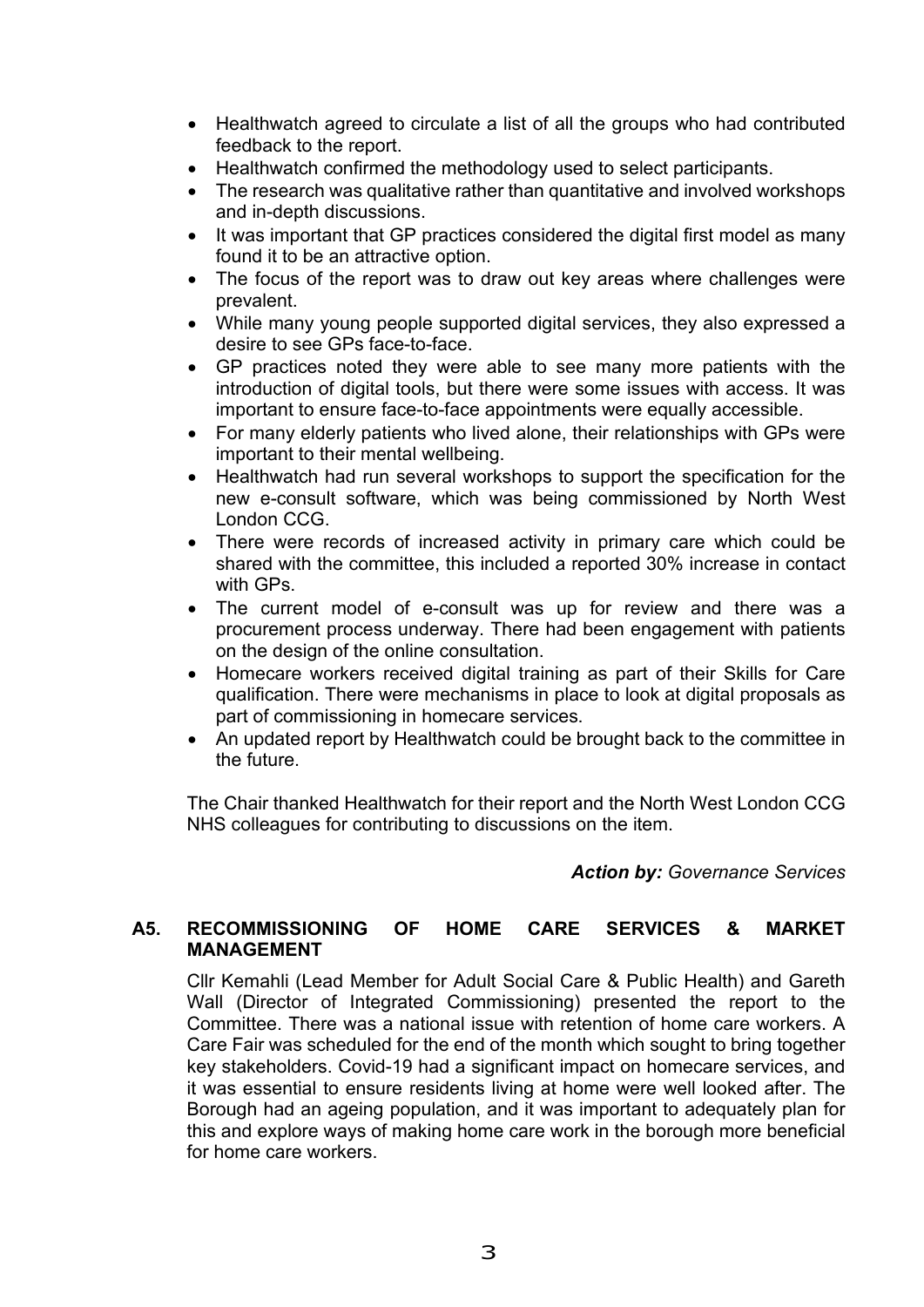There were currently 640 residents in receipt of homecare and the number was likely to increase as the number of elderly residents in the Borough rose. More cases required specialist care with, for example, two carers at one time, which was costly and complicated to arrange. Costs in the borough were in the region of £7.65million a year, with an anticipated annual increase of £1.65 million a year. The current provision was a model of patch-based providers, which was commonly used in London. This meant homecare providers were contracted on a geographical basis. Of the patch-based providers, one was currently rated as requiring improvement by the Care Quality Commission (CQC). The registration of the provider in question was located in Hammersmith and Fulham. The council had twelve spot-purchasing providers, all of which were required to pay London living wage.

With regards to recommissioning homecare services, there was a proposal to maintain a patch-based model while diversifying the pool of supplies though a flex model. There were also discussions on offering a mix of hours for staff as well as exploring digital platforms to match staff with service users.

The following points were raised in discussion:

- There could be avenues into employment in home care for carers who were presently at home with family and unpaid.
- Complaints were approached in a multi-faceted way, there was a complaints process where people could go directly to the council. They could also go to the relevant care agency and speak to the care manager. A quality assurance approach included commissioners and the safeguarding team. Contract managers discussed service delivery with agencies and Key Performance Indicators were part of contracts. There was also information sharing across practitioner teams.
- Further information on division of the borough into four patches could be circulated outside the meeting.
- Direct payments with regards to personal assistants was being reassessed as part of the recommissioning process. There was some change surrounding the employment of personal assistants and the liability involved with being an employer.
- The number of complaints during the pandemic remained stable and may have reduced slightly. This was due to the reduction in the number of packages of care and a dip in the volume of homecare activity.
- Staffing had been challenging partly due to the potential vaccination mandate. Home care agencies were also paying marginally above minimum living wage or London living wage and were competing with other sectors.
- Work was underway with support from the Institute of Public Health at Oxford University to facilitate workshops with people in receipt of homecare and explore preferences for expanding the local market.
- The Lead Member indicated that directly offering care services by the council was not a likely option for the future as there were competent businesses in the sector.
- Spot purchases allowed additional capacity in the event that block contracts were not able to take last minute cases. Suppliers had signed a contract with the Council which gave the local authority assurances around factors such as wages and registration.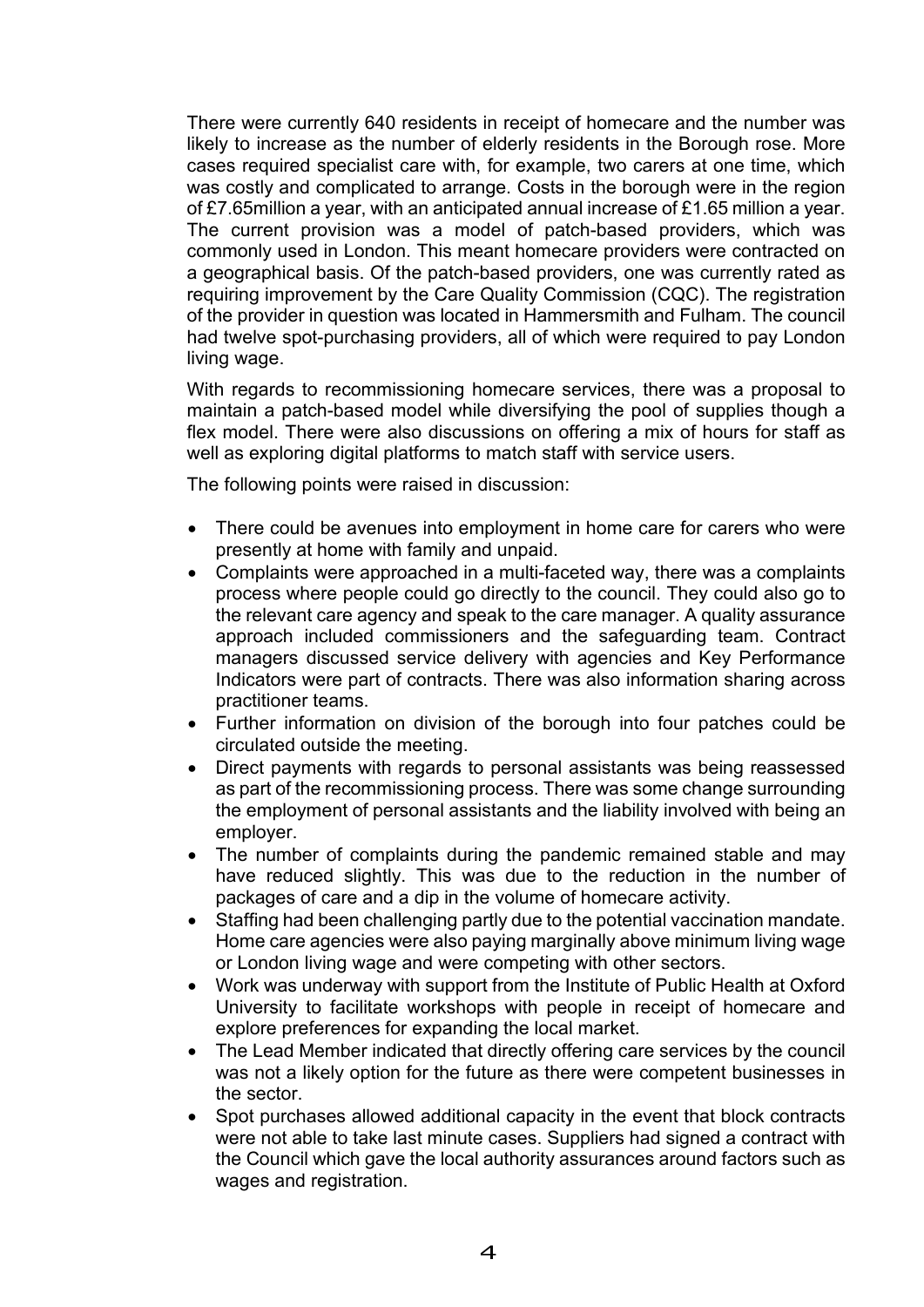- Further information on staff retention could be circulated to the committee outside of the meeting.
- It was important to offer people long-term careers in healthcare and the Care Fair was a step towards that.
- On incentivising recruitment, the council was looking at partnerships with local cultural institutions as well as factors like transport and housing, for example, through the council's Key Worker Housing policy.
- Some boroughs did offer full time employment, but there were challenges in the uptake of it, as some staff favoured flexibility in their hours.
- Further information on the number of RBKC residents in Sagecare and the next scheduled inspection could be circulated.
- The council welcomed an increase in its direct payments which enabled a degree of personalisation and allowed individuals to choose how much they preferred to spend. Challenges around block contract hours and zero-hours contracts could be addressed by increasing the proportion of people accessing their care through direct payments.

Councillor Atkinson suggested the paper with amendments be presented at the March full council meeting. The Chair thanked officers and noted the committee would discuss Councillor Atkinson's suggestion via email.

*Action by: Governance Services*

# **A6. VERBAL COVID-19 EPIDEMIOLOGY UPDATE**

Anna Raleigh (Director of Public Health) provided a brief epidemiology update. She noted that the current fourth wave of the pandemic had plateaued and there was now an indication of a downward trend. Since the start of the pandemic, RBKC had 36,805 recorded cases of Covid-19, 320 people had died with Covid-19 recorded on their death certificates and 271 had died within 28 days of a positive test. Within RBKC, cares rates per 100,000 were currently 850.4. In comparison. London's case rate was 922.4 per 100,000 and England's was1082 per 100,000. RBKC's case rates equated to the 17th lowest in London. Case rates were highest in the west of the city, with the highest rates in Richmond upon Thames with 1385 cases per 100,000. Case rates among over-60s were monitored closely and were 350.9 per 100,000, which was a 3% decrease from the week prior. Case rates were highest in the primary school aged population and across the board in the 5 to 19-year-old age group.

There had been changes to testing and collection of data. People no longer needed to confirm positive lateral flow test results with PCR tests, and confirmation of lateral flow tests results are done by individuals online. The Office for National Statistics survey noted that the percentage of people in England testing positive for Covid-19 remained high in the week ending 29<sup>th</sup> January, and 1 in 20 people were testing positive for Covid-19. The highest rate was among the primary school aged population and the lowest among those aged 70 and over. On the Omicron subvariant BA.2, an increase in the subvariant had been observed but there were no significant concerns at this time, as the severity of the disease and vaccine evasion is similar to Omicron BA.1.